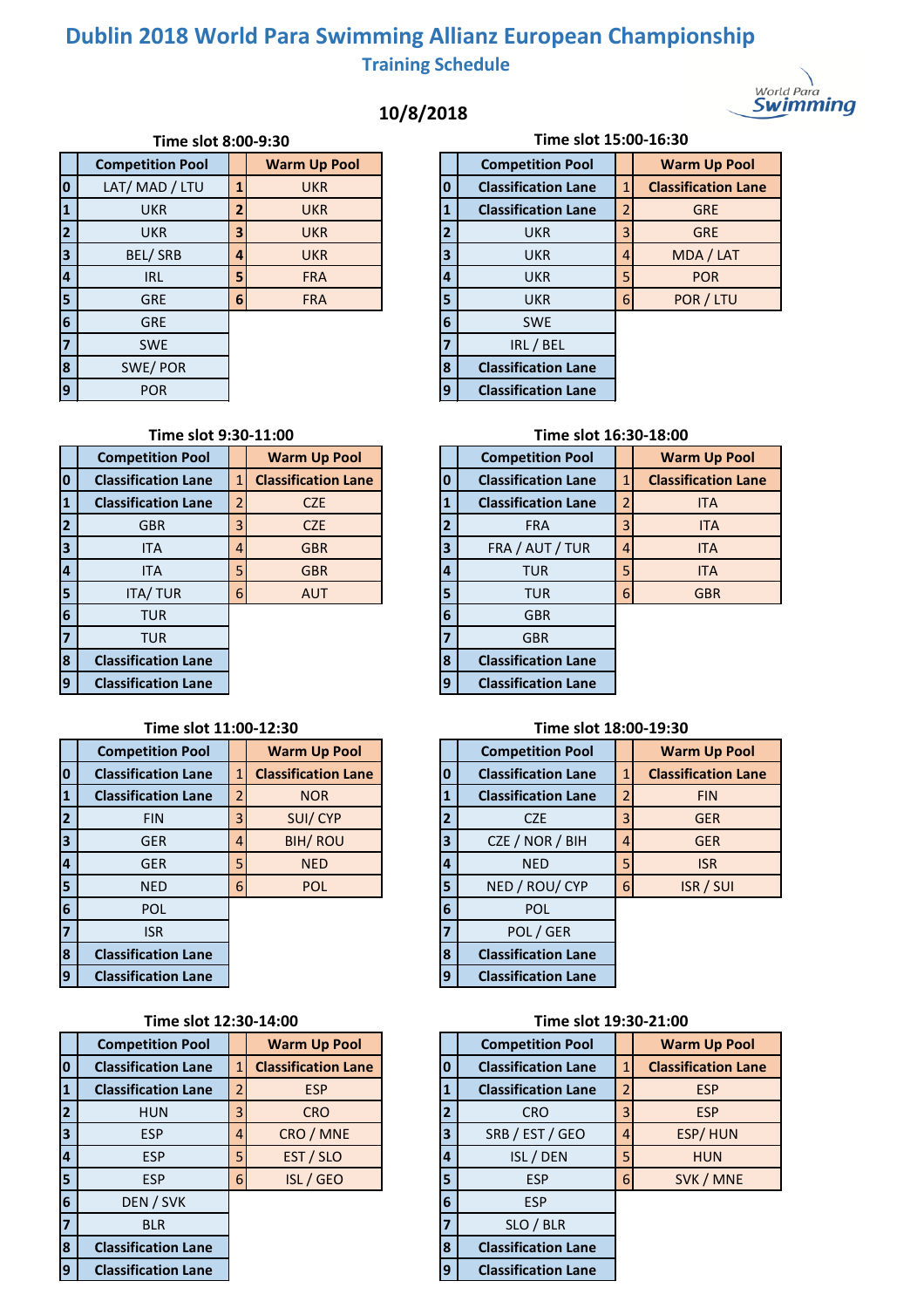# **Dublin 2018 World Para Swimming Allianz European Championship Training Schedule**

## **11/8/2018**



|                         | Time slot 8:00-9:30        |                |                            |  |                | Time slot 15:0             |                |
|-------------------------|----------------------------|----------------|----------------------------|--|----------------|----------------------------|----------------|
|                         | <b>Competition Pool</b>    |                | <b>Warm Up Pool</b>        |  |                | <b>Competition Pool</b>    |                |
| $\overline{\mathbf{0}}$ | <b>Classification Lane</b> | 1              | <b>Classification Lane</b> |  | Ω              | <b>Classification Lane</b> | 1              |
| $\mathbf{1}$            | <b>Classification Lane</b> | $\overline{2}$ | <b>GBR</b>                 |  | 1              | <b>Classification Lane</b> | 2              |
| $\overline{2}$          | <b>ITA</b>                 | 3              | <b>TUR</b>                 |  | $\overline{2}$ | <b>ITA</b>                 | 3              |
| $\overline{\mathbf{3}}$ | <b>ITA</b>                 | 4              | <b>TUR</b>                 |  | 3              | <b>TUR</b>                 | $\overline{A}$ |
| $\overline{4}$          | <b>ITA/AUT</b>             | 5              | <b>FRA</b>                 |  | 4              | <b>FRA</b>                 | 5              |
| 5                       | <b>TUR</b>                 | 6              | <b>FRA</b>                 |  | 5              | FRA / AUT                  | 6              |
| $6\phantom{a}$          | <b>GBR</b>                 |                |                            |  | 6              | <b>GBR</b>                 |                |
| $\overline{7}$          | <b>GBR</b>                 |                |                            |  |                | <b>GBR</b>                 |                |
| 8                       | <b>Classification lane</b> |                |                            |  | 8              | <b>Classification Lane</b> |                |
| 9                       | <b>Classification lane</b> |                |                            |  | q              | <b>Classification Lane</b> |                |

|                | Time slot 15:00-16:30      |   |                            |  |  |  |  |  |  |  |  |
|----------------|----------------------------|---|----------------------------|--|--|--|--|--|--|--|--|
|                | <b>Competition Pool</b>    |   | <b>Warm Up Pool</b>        |  |  |  |  |  |  |  |  |
| 0              | <b>Classification Lane</b> | 1 | <b>Classification Lane</b> |  |  |  |  |  |  |  |  |
| $\mathbf{1}$   | <b>Classification Lane</b> | 2 | <b>ITA</b>                 |  |  |  |  |  |  |  |  |
| $\overline{2}$ | ITA                        | 3 | <b>ITA</b>                 |  |  |  |  |  |  |  |  |
| 3              | TUR                        | 4 | <b>ITA</b>                 |  |  |  |  |  |  |  |  |
| 4              | <b>FRA</b>                 | 5 | <b>TUR</b>                 |  |  |  |  |  |  |  |  |
| 5              | FRA / AUT                  | 6 | <b>TUR</b>                 |  |  |  |  |  |  |  |  |
| 6              | <b>GBR</b>                 |   |                            |  |  |  |  |  |  |  |  |
| 7              | <b>GBR</b>                 |   |                            |  |  |  |  |  |  |  |  |
| 8              | <b>Classification Lane</b> |   |                            |  |  |  |  |  |  |  |  |
| q              | <b>Classification Lane</b> |   |                            |  |  |  |  |  |  |  |  |

|                         | <b>Competition Pool</b>    |   | <b>Warm Up Pool</b>        |   | <b>Competition Pool</b>    |                        |
|-------------------------|----------------------------|---|----------------------------|---|----------------------------|------------------------|
| $\overline{\mathbf{0}}$ | <b>Classification Lane</b> |   | <b>Classification Lane</b> |   | <b>Classification Lane</b> | $\mathbf{1}$           |
| 1                       | <b>Classification Lane</b> |   | <b>NED/SUI</b>             |   | <b>Classification Lane</b> | $\overline{2}$         |
| $\overline{2}$          | FIN/BIH/CYP                | 3 | POL/ROU                    |   | CZE/CYP                    | 3                      |
| $\overline{\mathbf{3}}$ | <b>GER</b>                 | 4 | <b>CZE</b>                 | 3 | CZE/NOR                    | $\boldsymbol{\Lambda}$ |
| $\overline{4}$          | <b>GER</b>                 | 5 | <b>CZE</b>                 | 4 | <b>NED</b>                 | 5                      |
| $\overline{\mathbf{5}}$ | <b>POL</b>                 | 6 | <b>NOR</b>                 | 5 | NED / POL                  | 6                      |
| $6\phantom{1}6$         | <b>ISR</b>                 |   |                            | 6 | <b>POL</b>                 |                        |
| $\overline{7}$          | <b>NED</b>                 |   |                            |   | GER / SUI / ROU            |                        |
| $\overline{\mathbf{8}}$ | <b>Classification Lane</b> |   |                            | 8 | <b>Classification Lane</b> |                        |
| $\overline{9}$          | <b>Classification Lane</b> |   |                            |   | <b>Classification Lane</b> |                        |

### **Time slot 11:00-12:30**

|                         | <b>Competition Pool</b>      |   | <b>Warm Up Pool</b>        |   | <b>Competition Pool</b>    |                |
|-------------------------|------------------------------|---|----------------------------|---|----------------------------|----------------|
|                         | <b>0</b> Classification Lane |   | <b>Classification Lane</b> |   | <b>Classification Lane</b> | $\mathbf{1}$   |
| $\mathbf{1}$            | <b>Classification Lane</b>   |   | <b>ESP</b>                 |   | <b>Classification Lane</b> | $\overline{2}$ |
| $\overline{2}$          | <b>HUN</b>                   | 3 | <b>BLR</b>                 |   | ISL / SVK                  | 3              |
| $\overline{3}$          | <b>ESP</b>                   | 4 | BLR/SRB                    | 3 | <b>BLR</b>                 | $\overline{4}$ |
| $\overline{4}$          | <b>ESP</b>                   | 5 | ISL/GEO                    | 4 | EST / SLO / MNE            | 5              |
| $\overline{\mathbf{5}}$ | <b>ESP</b>                   | 6 | EST/SLO                    | 5 | <b>FSP</b>                 | 6              |
| $6\phantom{1}6$         | DEN/SVK                      |   |                            | 6 | <b>ESP</b>                 |                |
| $\overline{7}$          | CRO/MNE                      |   |                            |   | CRO / GEO                  |                |
| 8                       | <b>Classification Lane</b>   |   |                            | 8 | <b>Classification Lane</b> |                |
| 9                       | <b>Classification Lane</b>   |   |                            | q | <b>Classification Lane</b> |                |

### **Time slot 12:30-14:00 Time slot 19:30-21:00**

|                | <b>Competition Pool</b>    |   | <b>Warm Up Pool</b>        |   | <b>Competition Pool</b>    |                |
|----------------|----------------------------|---|----------------------------|---|----------------------------|----------------|
| $\bf{0}$       | <b>Classification Lane</b> |   | <b>Classification Lane</b> |   | <b>Classification Lane</b> | $\mathbf{1}$   |
| $\mathbf{1}$   | <b>Classification Lane</b> |   | <b>GRE</b>                 |   | MDA / LTU / SRB            | $\overline{2}$ |
| $\overline{2}$ | <b>UKR</b>                 | 3 | <b>GRE</b>                 |   | <b>UKR</b>                 | 3              |
| 3              | <b>UKR</b>                 | 4 | <b>IRL</b>                 | 3 | <b>UKR</b>                 | $\overline{4}$ |
| $\overline{4}$ | <b>UKR</b>                 | 5 | IRL / SWE                  |   | <b>UKR</b>                 | 5              |
| 5              | <b>UKR</b>                 | 6 | <b>SWE</b>                 | 5 | <b>GRE</b>                 | 6              |
| 6              | POR / LAT                  |   |                            | 6 | GRE / BEL                  |                |
| 7              | LTU/ BEL / MDA             |   |                            |   | <b>SWE</b>                 |                |
| 8              | <b>Classification Lane</b> |   |                            | 8 | IRL / LAT                  |                |
| 9              | <b>Classification Lane</b> |   |                            | 9 | <b>Classification Lane</b> |                |

### **Time slot 9:30-11:00 Time slot 16:30-18:00**

|                         | <b>Competition Pool</b>    |                | <b>Warm Up Pool</b>        |
|-------------------------|----------------------------|----------------|----------------------------|
| $\bf{0}$                | <b>Classification Lane</b> | 1              | <b>Classification Lane</b> |
| $\mathbf{1}$            | <b>Classification Lane</b> | $\overline{2}$ | FIN / BH                   |
| $\overline{2}$          | CZE/CYP                    | 3              | FIN / ISR                  |
| $\overline{\mathbf{3}}$ | CZE/NOR                    | 4              | <b>ISR</b>                 |
| 4                       | <b>NED</b>                 | 5              | <b>GER</b>                 |
| 5                       | NED / POL                  | 6              | <b>GER</b>                 |
| 6                       | <b>POL</b>                 |                |                            |
| $\overline{7}$          | GER / SUI / ROU            |                |                            |
| 8                       | <b>Classification Lane</b> |                |                            |
| $\overline{9}$          | <b>Classification Lane</b> |                |                            |

### **Time slot 18:00-19:30**

|                | <b>Competition Pool</b>    |              | <b>Warm Up Pool</b>        |
|----------------|----------------------------|--------------|----------------------------|
| $\bf{0}$       | <b>Classification Lane</b> | $\mathbf{1}$ | <b>Classification Lane</b> |
| $\mathbf{1}$   | <b>Classification Lane</b> | 2            | <b>ESP</b>                 |
| $\overline{2}$ | ISL / SVK                  | 3            | <b>ESP</b>                 |
| 3              | <b>BLR</b>                 | 4            | ESP / HUN                  |
| 4              | EST / SLO / MNE            | 5            | <b>HUN</b>                 |
| 5              | <b>ESP</b>                 | 6            | <b>DEN</b>                 |
| 6              | <b>FSP</b>                 |              |                            |
| $\overline{7}$ | CRO / GEO                  |              |                            |
| 8              | <b>Classification Lane</b> |              |                            |
| 9              | <b>Classification Lane</b> |              |                            |

|                         | <b>Competition Pool</b>    |   | <b>Warm Up Pool</b>        |  |  |  |  |
|-------------------------|----------------------------|---|----------------------------|--|--|--|--|
| $\bf{0}$                | <b>Classification Lane</b> | 1 | <b>Classification Lane</b> |  |  |  |  |
| $\mathbf{1}$            | MDA / LTU / SRB            | 2 | <b>UKR</b>                 |  |  |  |  |
| $\overline{2}$          | UKR                        | 3 | <b>UKR</b>                 |  |  |  |  |
| $\overline{\mathbf{3}}$ | UKR                        | 4 | <b>UKR</b>                 |  |  |  |  |
| $\overline{4}$          | UKR                        | 5 | <b>POR</b>                 |  |  |  |  |
| 5                       | <b>GRE</b>                 | 6 | <b>POR</b>                 |  |  |  |  |
| 6                       | GRE / BEL                  |   |                            |  |  |  |  |
| $\overline{7}$          | <b>SWE</b>                 |   |                            |  |  |  |  |
| 8                       | IRL / LAT                  |   |                            |  |  |  |  |
| $\overline{9}$          | <b>Classification Lane</b> |   |                            |  |  |  |  |